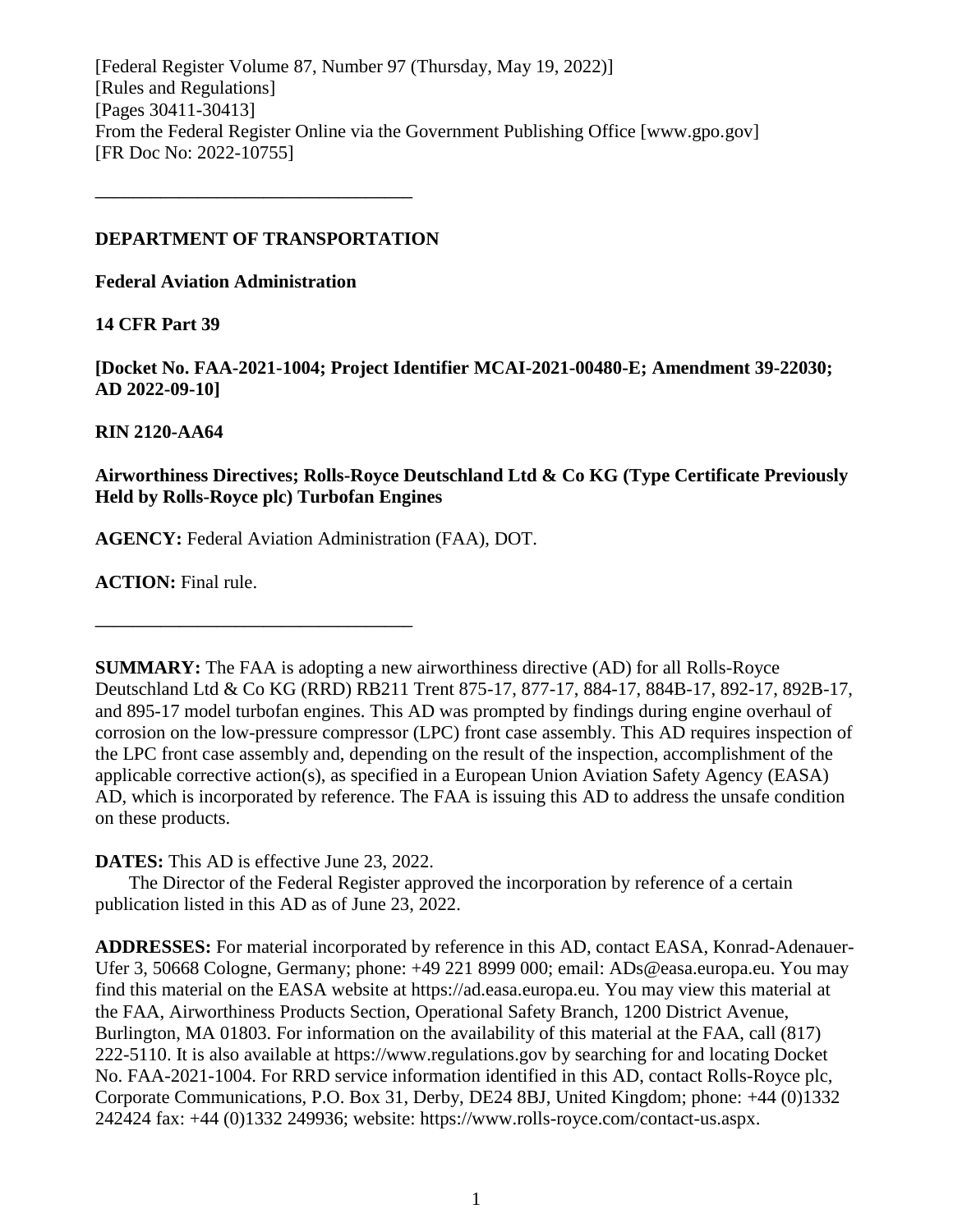#### **Examining the AD Docket**

You may examine the AD docket at https://www.regulations.gov by searching for and locating Docket No. FAA-2021-1004; or in person at Docket Operations between 9 a.m. and 5 p.m., Monday through Friday, except Federal holidays. The AD docket contains this final rule, the EASA AD, any comments received, and other information. The address for Docket Operations is U.S. Department of Transportation, Docket Operations, M-30, West Building Ground Floor, Room W12-140, 1200 New Jersey Avenue SE, Washington, DC 20590.

**FOR FURTHER INFORMATION CONTACT:** Nicholas Paine, Aviation Safety Engineer, ECO Branch, FAA, 1200 District Avenue, Burlington, MA 01803; phone: (781) 238-7116; email: nicholas.j.paine@faa.gov.

#### **SUPPLEMENTARY INFORMATION:**

#### **Background**

EASA, which is the Technical Agent for the Member States of the European Union, has issued EASA AD 2021-0114, dated April 23, 2021 (EASA AD 2021-0114), to address an unsafe condition for certain RRD RB211 Trent 875-17, 877-17, 884-17, 884B-17, 892-17, 892B-17, and 895-17 model turbofan engines.

The FAA issued a notice of proposed rulemaking (NPRM) to amend 14 CFR part 39 by adding an AD that would apply to RRD RB211 Trent 875-17, 877-17, 884-17, 884B-17, 892-17, 892B-17, and 895-17 model turbofan engines. The NPRM published in the Federal Register on November 16, 2021 (86 FR 63319). The NPRM was prompted by findings during engine overhaul of corrosion on the LPC front case assembly caused by excessive movement between the Kevlar wrap and the fan case, which resulted in the anti-corrosion paint fretting away. In the NPRM, the FAA proposed to require the performance of all required actions within the compliance times specified in, and in accordance with EASA AD 2021-0114, except for any differences identified as exceptions in the regulatory text of this AD and except as discussed under "Differences Between this Proposed AD and the EASA AD." The FAA is issuing this AD to address the unsafe condition on these products. See EASA AD 2021-0114 for additional background information.

#### **Discussion of Final Airworthiness Directive**

#### **Comments**

The FAA received comments from three commenters. The commenters were American Airlines (American), The Boeing Company (Boeing), and Rolls-Royce plc (RR). The following presents the comments received on the NPRM and the FAA's response to each comment.

### **Request To Revise Applicability**

American requested that the FAA revise paragraph (c), Applicability, of this AD to replace "as identified in EASA AD 2021-0114" with "RB211 Trent 875-17, 877-17, 884-17, 884B-17, 892-17, 892B-17 and 895-17 engines with Low Pressure (LP) Compressor front (fan) case assemblies having Part Number (P/N) FK33097, P/N FK26850, P/N FK26853, P/N FK26915, P/N FK26692 or P/N FK28577." American stated that certain engines identified in the EASA AD applicability section have already performed rework on the LPC front case assembly to provide additional corrosion protection using RR RB211 Trent 800 Series Propulsion Systems Service Bulletin (SB) RB.211-72- G634 (RR SB RB.211-72-G634) or RR RB211 Trent 800 Series Propulsion Systems SB RB.211-72- G856 (RR SB RB.211-72-G856) and the LPC front case assembly subsequently received a new P/N.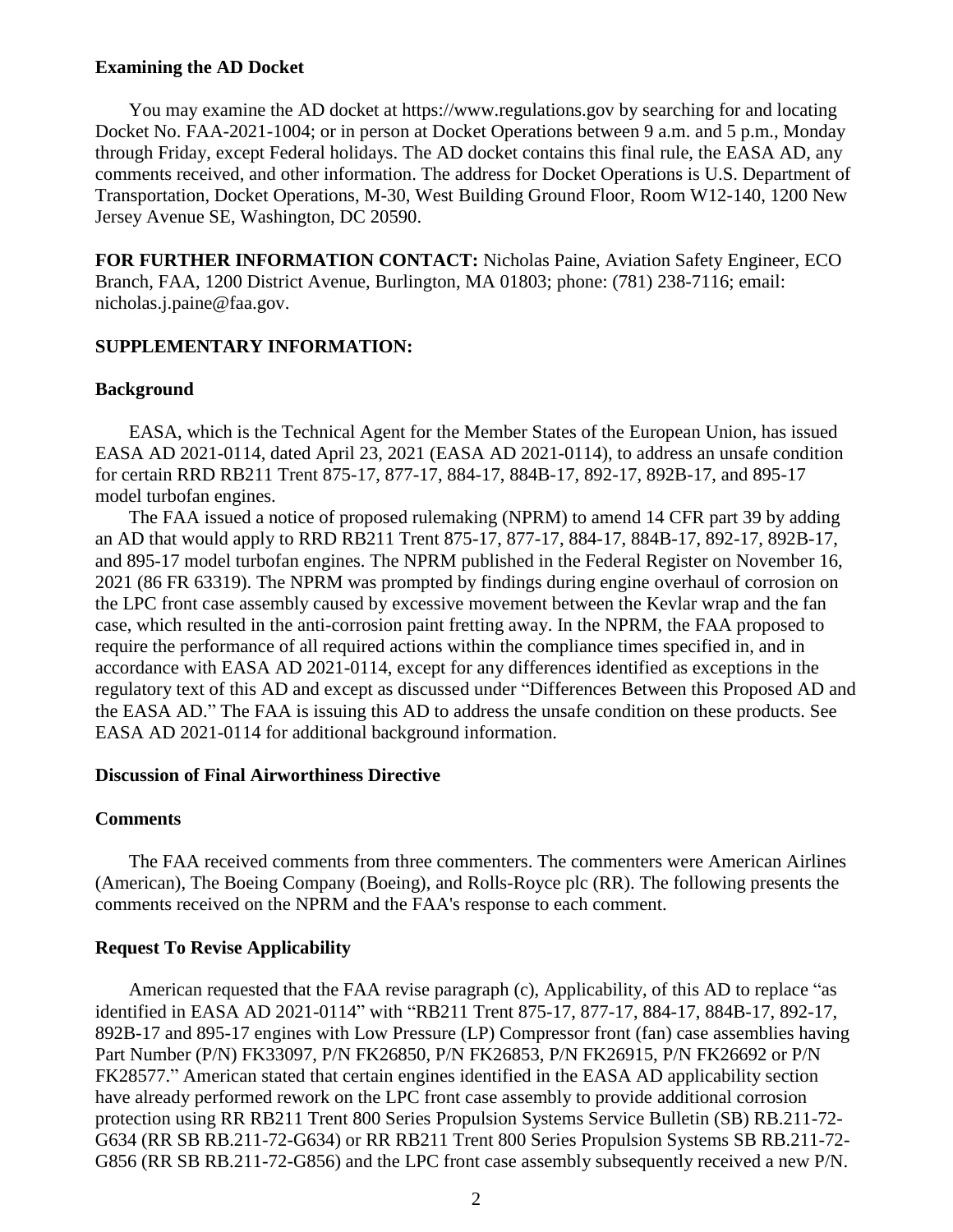American explained that, in addition to the new LPC front case assembly introduced by RR SB RB.211-72-G581, the new reworked LPC front case assembly P/Ns are not identified in the affected part list of the EASA AD.

The FAA disagrees with revising paragraph (c), Applicability of this AD. Paragraph (c) lists engines affected by this AD and refers to EASA AD 2021-0114, which identifies the affected P/Ns of the LPC front case assemblies. The Credit paragraph (4) in EASA AD 2021-0114 provides, "Corrective action(s) on an engine, accomplished in accordance with the instructions of Rolls-Royce SB RB.211-72-G634 or SB RB.211-72-G856, are acceptable to comply with the requirements of paragraph (2) of this [EASA] AD for that engine." The FAA notes that this AD requires compliance with EASA AD 2021-0114 in its entirety, including any credit for previous actions. The FAA did not change this AD as a result of this comment.

### **Request To Revise Exceptions to EASA AD Paragraph**

RR requested that the FAA revise paragraph (h)(3) of this AD to ensure consistency with the Credit paragraph in EASA AD 2021-0114 or to provide an alternative means to accomplish the same intent. RR explained that the service information cited in EASA AD 2021-0114 requires inspecting the affected part and contacting the manufacturer for repair instructions if corrosion exceeds the criteria in RR Alert Non-Modification Service Bulletin (NMSB) RB.211-72-G774. RR also explained that the NPRM proposed to require the removal of an affected LPC front case assembly if corrosion exceeds the criteria in RR Alert NMSB RB.211-72-G774. RR noted that this difference is inconsistent with the Credit paragraph of the EASA AD.

In response to this comment the FAA has revised paragraph (h)(3) of this AD to include a repair option for the LPC front case assembly in lieu of removal. This revision allows operators to repair the affected LPC front case assembly using a method approved by the Manager, International Validation Branch, FAA; or EASA; or Rolls-Royce's EASA Design Organization Approval (DOA). The FAA has also updated the Estimated Costs section of this preamble to include the estimated costs for repairing the LPC front case assembly.

#### **Support for the AD**

Boeing expressed support for the AD as written.

#### **Conclusion**

The FAA reviewed the relevant data, considered any comments received, and determined that air safety requires adopting this AD as proposed. Accordingly, the FAA is issuing this AD to address the unsafe condition on these products. Except for minor editorial changes and an update to the language in paragraph (h)(3), this AD is adopted as proposed in the NPRM. None of the changes will increase the economic burden on any operator.

#### **Related Service Information Under 1 CFR Part 51**

The FAA reviewed EASA AD 2021-0114. EASA AD 2021-0114 specifies instructions for inspecting the LPC front case assembly and, depending on the result of the inspection, corrective action. This material is reasonably available because the interested parties have access to it through their normal course of business or by the means identified in ADDRESSES.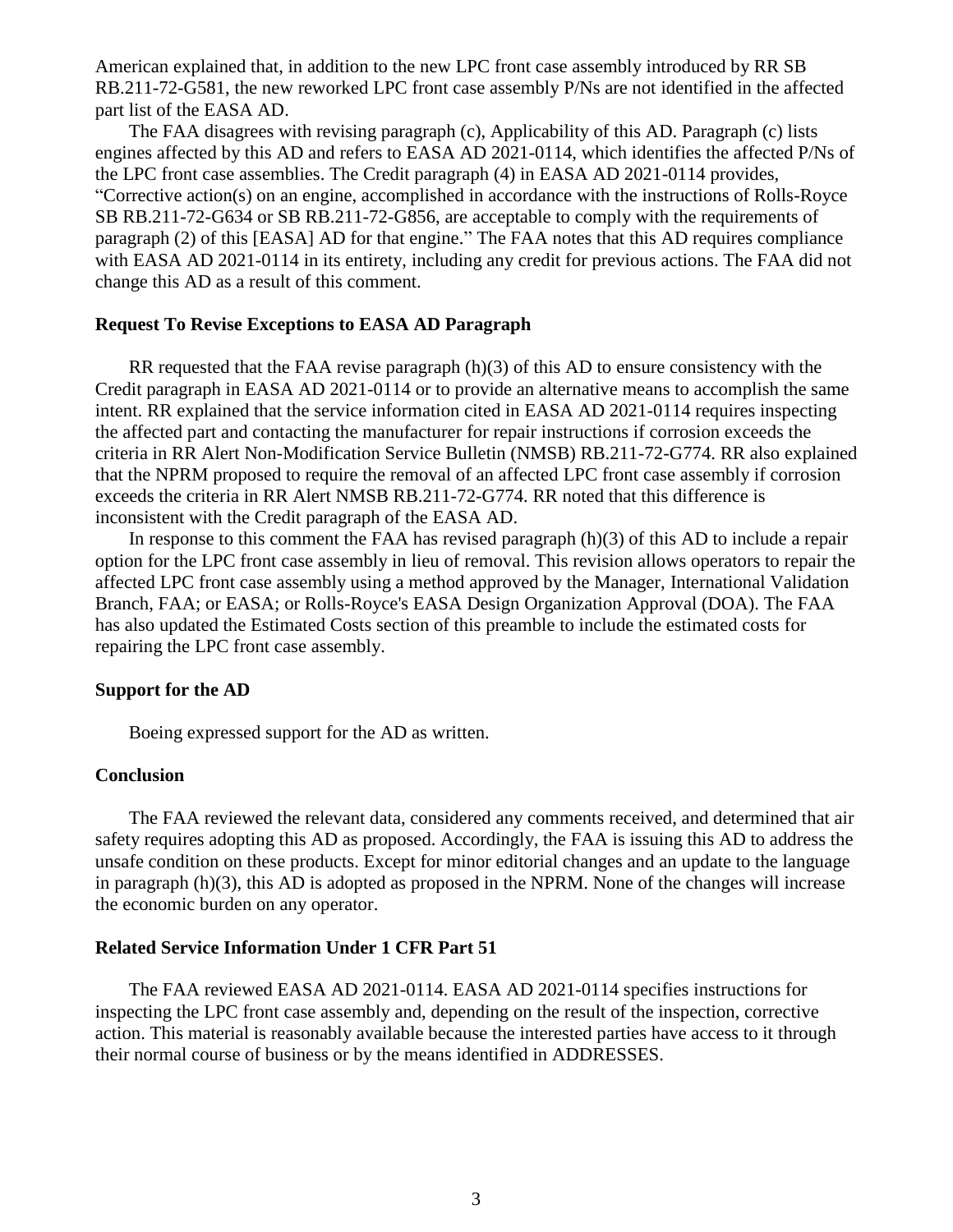### **Other Related Service Information**

The FAA reviewed Rolls-Royce RB211 Trent 800 Series Propulsion Systems Alert NMSB RB.211-72-AG774, Revision 4, dated October 13, 2020 (the NMSB). The NMSB specifies procedures for inspecting the LPC front case assembly for corrosion and taking corrective action.

### **Costs of Compliance**

The FAA estimates that this AD affects 98 engines installed on airplanes of U.S. registry. The FAA estimates the following costs to comply with this AD:

| Action                                | <b>Labor</b> cost                                    | <b>Parts</b><br>cost | Cost per<br>product | Cost on U.S.<br>operators |
|---------------------------------------|------------------------------------------------------|----------------------|---------------------|---------------------------|
| Perform ultrasonic<br>inspection      | 8 work-hours $\times$ \$85 per<br>hour = $$680$      | \$0                  | \$680               | \$66,640                  |
| Rework the LPC front<br>case assembly | 200 work-hours $\times$ \$85 per<br>hour = $$17,000$ | 18,724               | 35,724              | 3,500,952                 |

| <b>Estimated Costs</b> |  |
|------------------------|--|
|------------------------|--|

The FAA estimates the following costs to do any necessary replacement or repair that would be required based on the results of the inspection. The agency has no way of determining the number of aircraft that might need this replacement or repair:

### **On-Condition Costs**

| Action                                 | <b>Labor</b> cost                                   | <b>Parts</b><br>cost | Cost per<br>product |
|----------------------------------------|-----------------------------------------------------|----------------------|---------------------|
| Replace the LPC front case<br>assembly | 140 work-hours $\times$ \$85 per hour =<br>\$11,900 | \$932,000            | \$943,900           |
| Repair the LPC front case<br>assembly  | 200 work-hours $\times$ \$85 per hour =<br>\$17,000 | 18,724               | 35,724              |

### **Authority for This Rulemaking**

Title 49 of the United States Code specifies the FAA's authority to issue rules on aviation safety. Subtitle I, section 106, describes the authority of the FAA Administrator. Subtitle VII: Aviation Programs, describes in more detail the scope of the Agency's authority.

The FAA is issuing this rulemaking under the authority described in Subtitle VII, Part A, Subpart III, Section 44701: General requirements. Under that section, Congress charges the FAA with promoting safe flight of civil aircraft in air commerce by prescribing regulations for practices, methods, and procedures the Administrator finds necessary for safety in air commerce. This regulation is within the scope of that authority because it addresses an unsafe condition that is likely to exist or develop on products identified in this rulemaking action.

### **Regulatory Findings**

This AD will not have federalism implications under Executive Order 13132. This AD will not have a substantial direct effect on the States, on the relationship between the national government and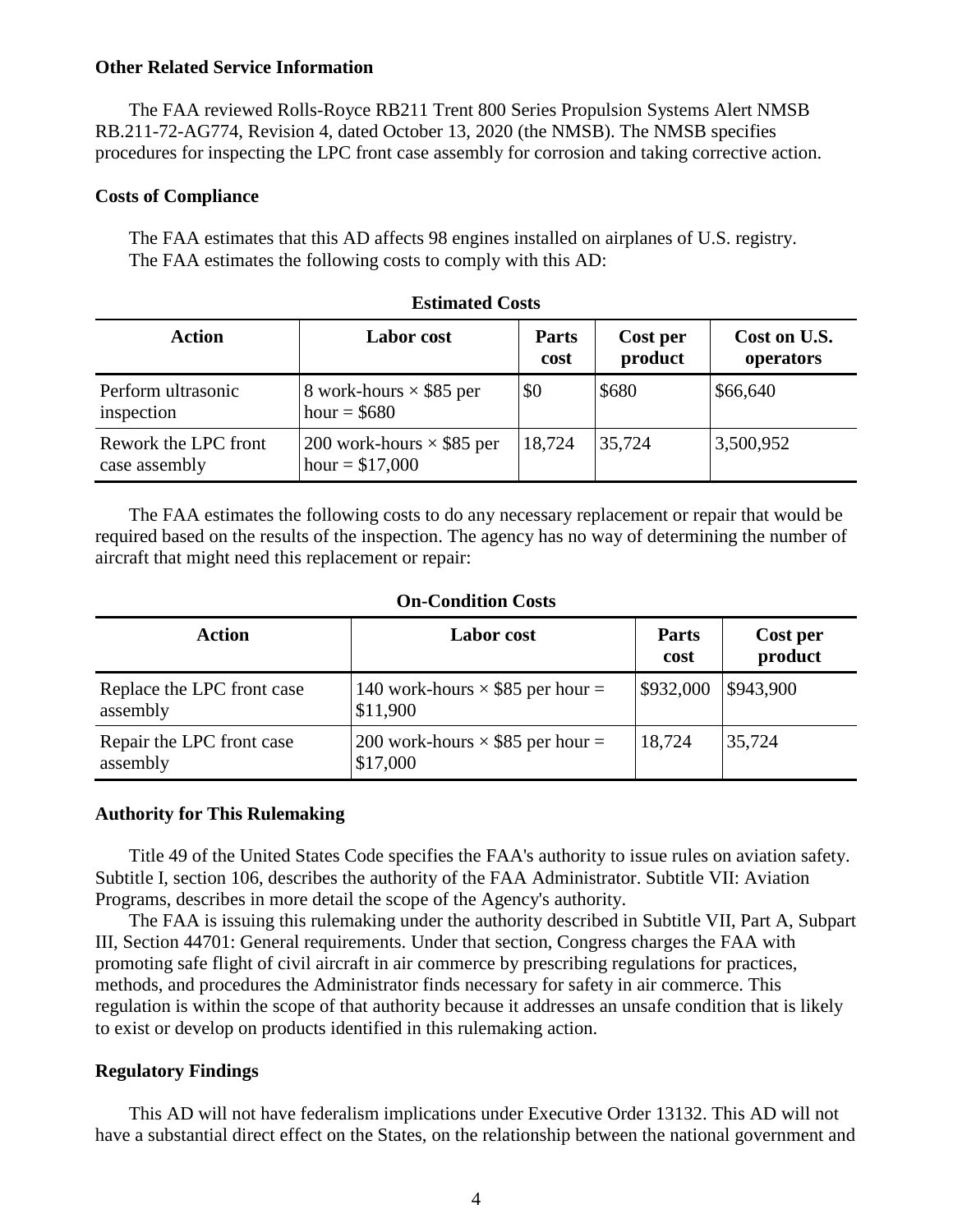the States, or on the distribution of power and responsibilities among the various levels of government.

For the reasons discussed above, I certify that this AD:

- (1) Is not a "significant regulatory action" under Executive Order 12866,
- (2) Will not affect intrastate aviation in Alaska, and

(3) Will not have a significant economic impact, positive or negative, on a substantial number of small entities under the criteria of the Regulatory Flexibility Act.

# **List of Subjects in 14 CFR Part 39**

Air transportation, Aircraft, Aviation safety, Incorporation by reference, Safety.

## **The Amendment**

Accordingly, under the authority delegated to me by the Administrator, the FAA amends 14 CFR part 39 as follows:

# **PART 39–AIRWORTHINESS DIRECTIVES**

1. The authority citation for part 39 continues to read as follows:

Authority: 49 U.S.C. 106(g), 40113, 44701.

# **§ 39.13 [Amended]**

2. The FAA amends § 39.13 by adding the following new airworthiness directive: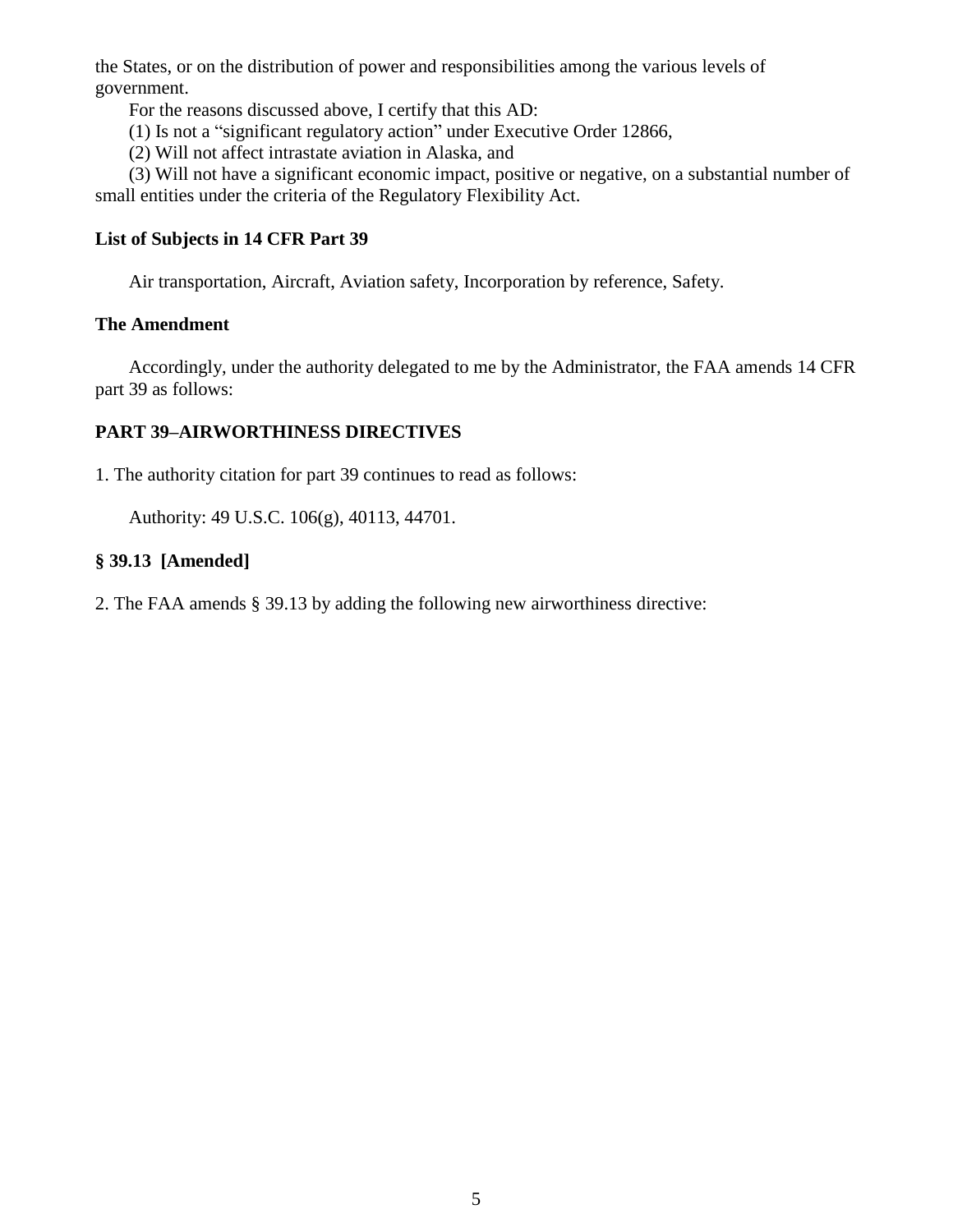

# **AIRWORTHINESS DIRECTIVE**

**www.faa.gov/aircraft/safety/alerts/** www.gpoaccess.gov/fr/advanced.html

**2022-09-10 Rolls-Royce Deutschland Ltd & Co KG (Type Certificate previously held by Rolls-Royce plc):** Amendment 39-22030; Docket No. FAA-2021-1004; Project Identifier MCAI-2021- 00480-E.

### **(a) Effective Date**

This airworthiness directive (AD) is effective June 23, 2022.

## **(b) Affected ADs**

None.

## **(c) Applicability**

This AD applies to Rolls-Royce Deutschland Ltd & Co KG (RRD) (Type Certificate previously held by Rolls-Royce plc) RB211 Trent 875-17, RB211 Trent 877-17, RB211 Trent 884-17, RB211 Trent 884B-17, RB211 Trent 892-17, RB211 Trent 892B-17, and RB211 Trent 895-17 model turbofan engines, as identified in EASA AD 2021-0114, dated April 23, 2021 (EASA AD 2021- 0114).

# **(d) Subject**

Joint Aircraft System Component (JASC) Code 7230, Turbine Engine Compressor Section.

# **(e) Unsafe Condition**

This AD was prompted by findings during engine overhaul of corrosion on the low-pressure compressor (LPC) front case assembly caused by excessive movement between the Kevlar wrap and the fan case, which resulted in the anti-corrosion paint fretting away. The FAA is issuing this AD to address corrosion on the LPC front case assembly. The unsafe condition, if not addressed, could result in reduced integrity of the LPC front case assembly during a fan blade release, resulting in damage to the airplane or reduced control of the airplane.

# **(f) Compliance**

Comply with this AD within the compliance times specified, unless already done.

# **(g) Required Actions**

Except as specified in paragraph (h) of this AD: Perform all required actions within the compliance times specified in, and in accordance with EASA AD 2021-0114.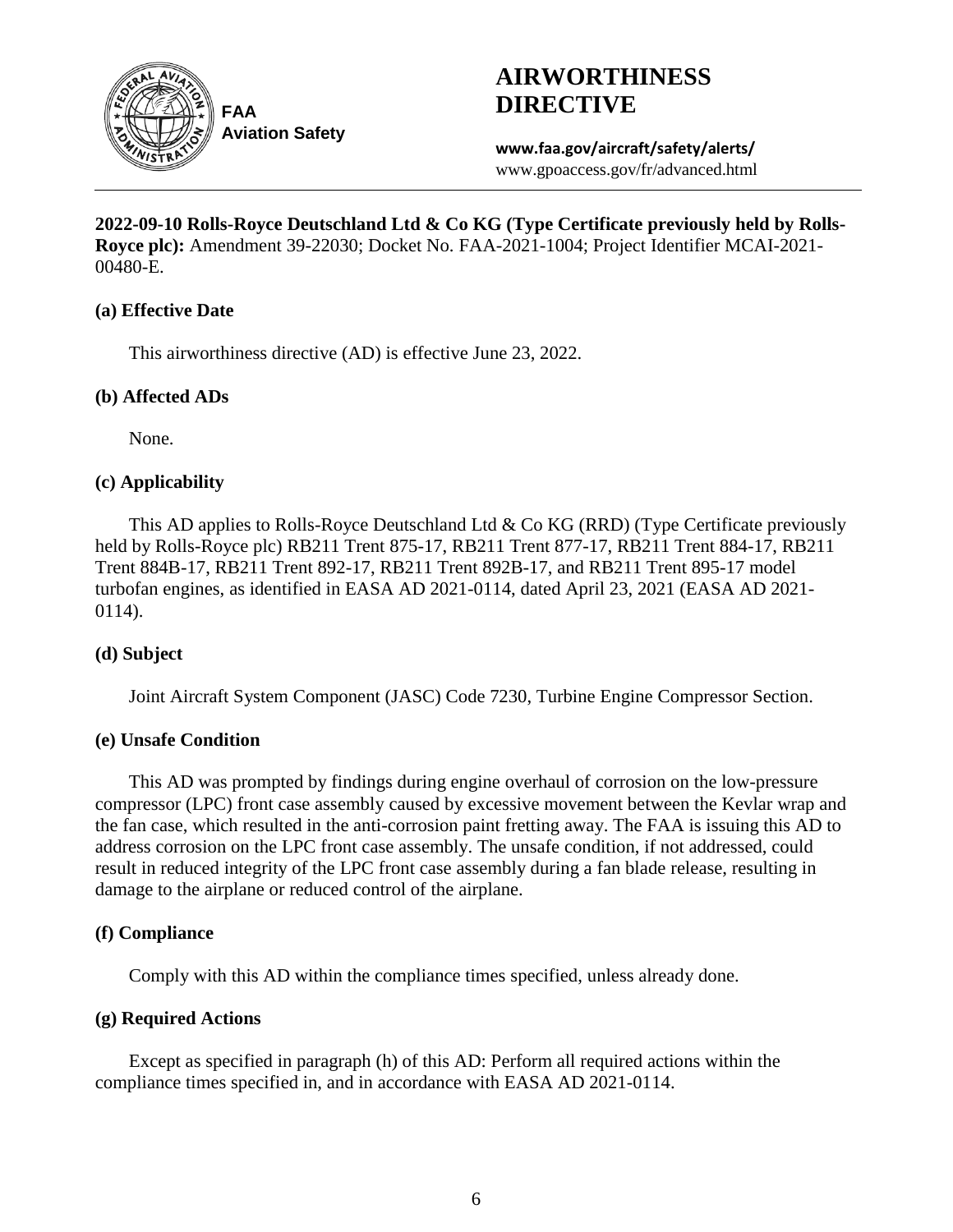#### **(h) Exceptions to EASA AD 2021-0114**

(1) Where EASA AD 2021-0114 requires compliance from its effective date, this AD requires using the effective date of this AD.

(2) Where EASA AD 2021-0114 defines a qualified shop visit as "any scheduled shop visit where the affected part is exposed and substantial rebuild has not yet started, except shop visits for serviceability only," for this AD replace that phrase with "the induction of an engine into the shop after the effective date of this AD for maintenance involving the separation of pairs of major mating engine flanges, with the exception of the separation of engine flanges solely for the purposes of transportation of the engine without subsequent engine maintenance, which does not constitute an engine shop visit."

(3) Where paragraph (3) of EASA AD 2021-0114 specifies "if, during the inspection as required by paragraph (1) of this AD, any corrosion is found exceeding the criteria as specified in the NMSB, before release to service of the engine, contact Rolls-Royce for approved repair instructions and accomplish those instructions accordingly," for this AD replace that phrase with "remove the affected LPC front case assembly from service if corrosion is found that exceeds the criteria specified in Appendix 2 of the NMSB." In lieu of removal of the affected LPC front case assembly, operators may repair the affected LPC front case assembly using a method approved by the Manager, International Validation Branch, FAA; or EASA; or Rolls-Royce's EASA Design Organization Approval (DOA). If approved by the DOA, the approval must include the DOA-authorized signature.

(4) This AD does not mandate compliance with the "Remarks" section of EASA AD 2021-0114.

### **(i) No Reporting Requirement**

Although the service information referenced in EASA AD 2021-0114 specifies to submit certain information to the manufacturer, this AD does not include that requirement.

#### **(j) Alternative Methods of Compliance (AMOCs)**

(1) The Manager, ECO Branch, FAA, has the authority to approve AMOCs for this AD, if requested using the procedures found in 14 CFR 39.19. In accordance with 14 CFR 39.19, send your request to your principal inspector or local Flight Standards District Office, as appropriate. If sending information directly to the manager of the ECO Branch, send it to the attention of the person identified in paragraph (k) of this AD. Information may be emailed to: ANE-AD-AMOC@faa.gov.

(2) Before using any approved AMOC, notify your appropriate principal inspector, or lacking a principal inspector, the manager of the local flight standards district office/certificate holding district office.

#### **(k) Related Information**

For more information about this AD, contact Nicholas Paine, Aviation Safety Engineer, ECO Branch, FAA, 1200 District Avenue, Burlington, MA 01803; phone: (781) 238-7116; email: nicholas.j.paine@faa.gov.

#### **(l) Material Incorporated by Reference**

(1) The Director of the Federal Register approved the incorporation by reference (IBR) of the service information listed in this paragraph under 5 U.S.C. 552(a) and 1 CFR part 51.

(2) You must use this service information as applicable to do the actions required by this AD, unless this AD specifies otherwise.

(i) European Union Aviation Safety Agency (EASA) AD 2021-0114, dated April 23, 2021. (ii) [Reserved]